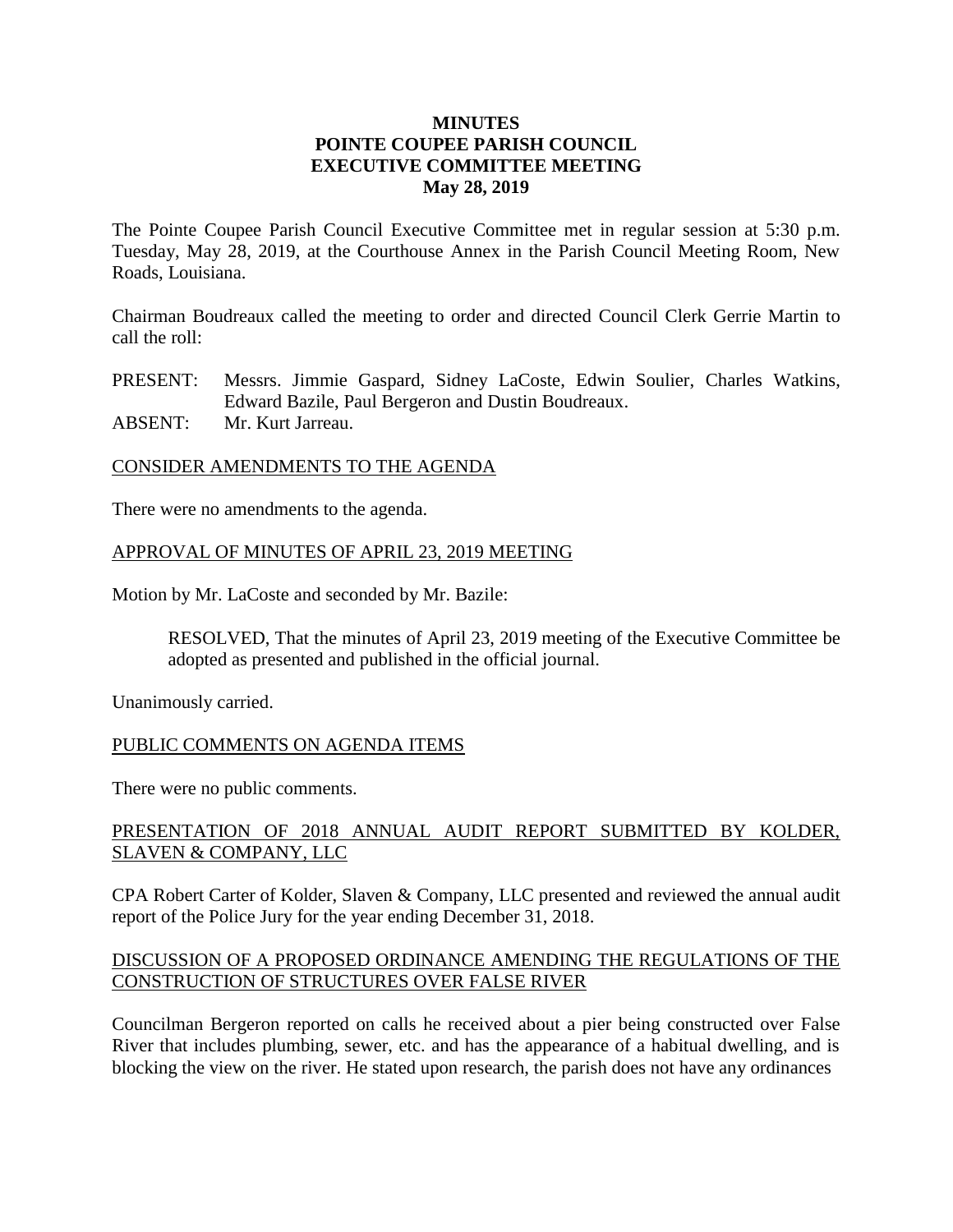May 28, 2019 2

governing the construction of structures over False River and restrict blocking the view on the river.

Assistant District Attorney John Wayne Jewell gave a brief history about regulating structures being built over False River, and in 1999 the Legislature gave the parish the authority to regulate structures over False River. He reported a proposed ordinance was crafted in 2002 that prohibited certain structures over False River, which does not prohibit habitual structures or view over False River.

Parish President Major Thibaut commented on this matter and reported the parish does not have any ordinances or restrictions about constructing piers, etc. over False River limiting the distance to extend piers over the river and where they may be placed.

Certified Building Official Tommy Leonard commented on obtaining information from other parishes to craft a proposed ordinance to permit construction of piers over False River and establish guidelines needed.

Floodplain Administrator Cletus Langlois reported the BFE on False River is 22 ft., and it is required that any enclosed structures constructed over the river should be above the minimum floor elevation of 23 ft. and asked that the elevations be included in the proposed ordinance.

After discussion, Chairman Boudreaux appointed the following members to serve on the committee to assist with crafting an ordinance: Messrs. Bergeron, Boudreaux, Soulier, Leonard and a representative from the State Land Office.

## DISCUSSION OF A PROPOSED ORDINANCE TO REGULATE PERMITTING AND CONSTRUCTION OF SWIMMING POOLS

Parish President Thibaut discussed establishing a proposed ordinance to regulate permitting and construction of swimming pools in the parish.

CBO Leonard discussed the need to issue a permit for the construction of swimming pools. He reported with an ordinance in place it will allow him the right to penalize contractors for not obtaining a permit to construct pools. He reported the building code does not require fencing around pools, but some insurance companies do require fencing.

CBO Leonard was asked to proceed with crafting an ordinance for construction of swimming pools and present to the Parish Council.

### UPDATE FROM DEPARTMENTS:

- A. Public Works:
	- 1. Drainage work throughout the parish.
	- 2. Railroad cross ties will be removed in a few weeks.